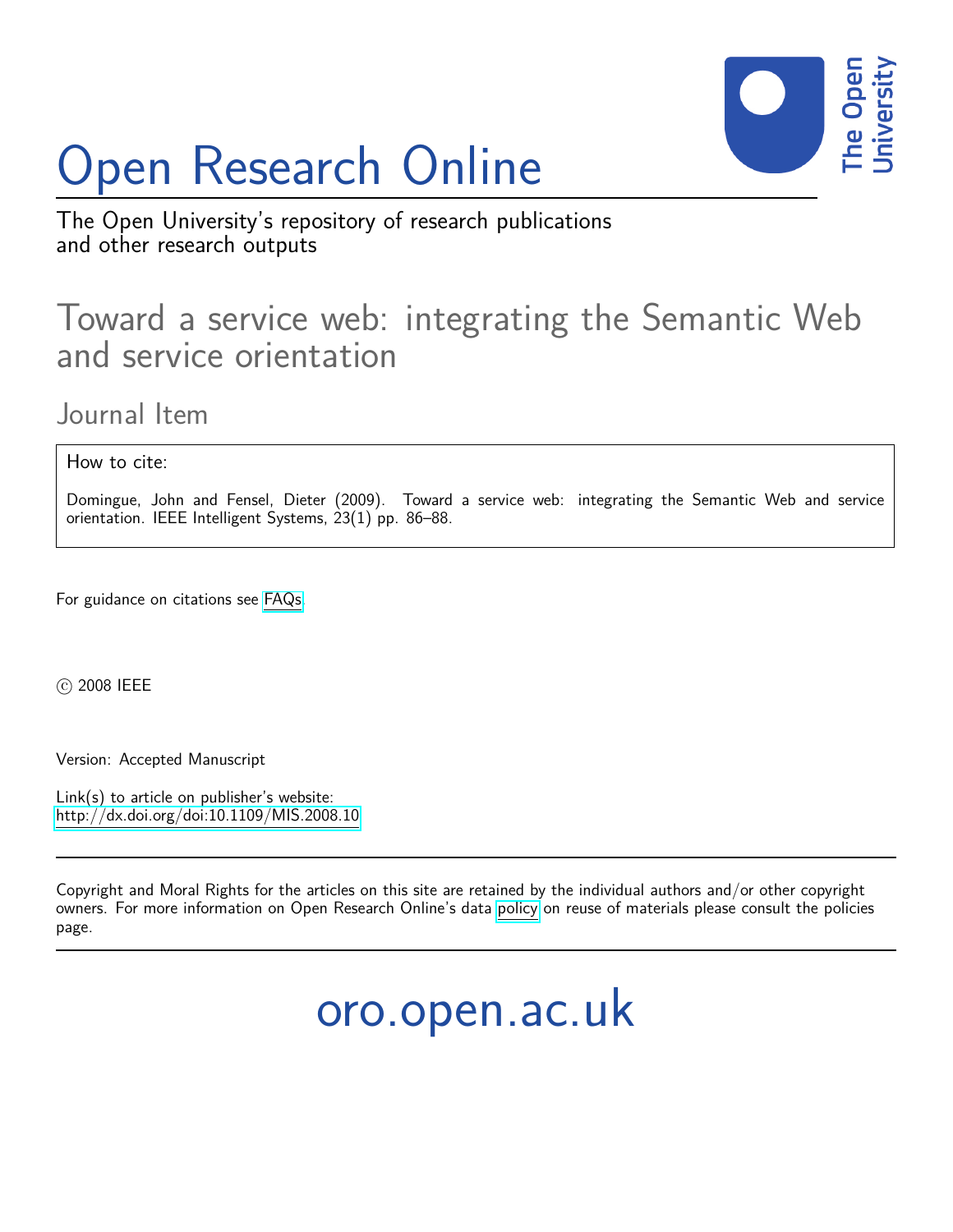# **Toward A Service Web: Integrating the Semantic Web and Service Orientation**

#### **John Domingue, Knowledge Media Institute, The Open University**

#### **Dieter Fensel, University of Innsbruck**

By a variety of metrics, the Semantic Web is doing very well. For example, the 2006 Gartner report included the "Corporate Semantic Web" as one of three key technology themes, and in 2007, Sir Tim Berners-Lee briefed a hearing of the US Congress subcommittee on the topic. The current state of the Semantic Web is said to be comparable with that of the early days of the Web. Until very recently, growth has been linear, but signs of exponential growth are beginning to emerge.

Given this promising situation, we should ask ourselves where and how we expect the Semantic Web to continue to grow in the near- to mid-term future. Our view is that the Semantic Web will come to the fore through a comprehensive integration with service orientation. In particular, we envisage that the combination of Semantic Web and SOAs will lead to the creation of a "service Web" – a Web where billions of parties are exposing and consuming billions services seamlessly and transparently and where all types of stakeholders, from large enterprises to SMEs and singleton end users, engage as peers consuming and providing services within a network of equals.

#### **Service orientation today**

A Web service encapsulates discrete functionality through an interface that's accessible via standard Internet protocols. As such, Web services have proven very popular in industry. The technology abstracts over legacy hardware and software platforms and enables the exposure of commercial services to a potentially wide audience. Web services have also proven to be useful in B2B scenarios. Consequently, service-oriented frameworks such as SAP's NetWeaver (see www.sap.com/platform/netweaver) now dominate IT solutions for large enterprises.

Web services have, however, failed to make a significant impact on the Web. Current estimates are that the Web currently contains 30 billion pages, with 10 million new static pages added each day. In contrast, only 12,000 true Web services—Web services with active endpoints described with a Web Services Description Language (WSDL) file—currently exist on the Web. SOA solutions are thus restricted in their application context to being an in-house solution for corporations. Realizing service orientation's full potential will require integrating SOA with both semantic and Web technologies. Here, we briefly outline several principles that must be followed to successfully achieve this.

#### **Enhancing SOA with semantic technologies**

Current standards for describing Web services use syntactic (XML-based) notations such as WSDL. Because these descriptions aren't machine readable, IT staff must carry out all of the tasks associated with creating and maintaining Web service-based applications. The requirement for specialist workers to be involved in all points in the Web service life cycle causes numerous problems, the overriding one being the lack of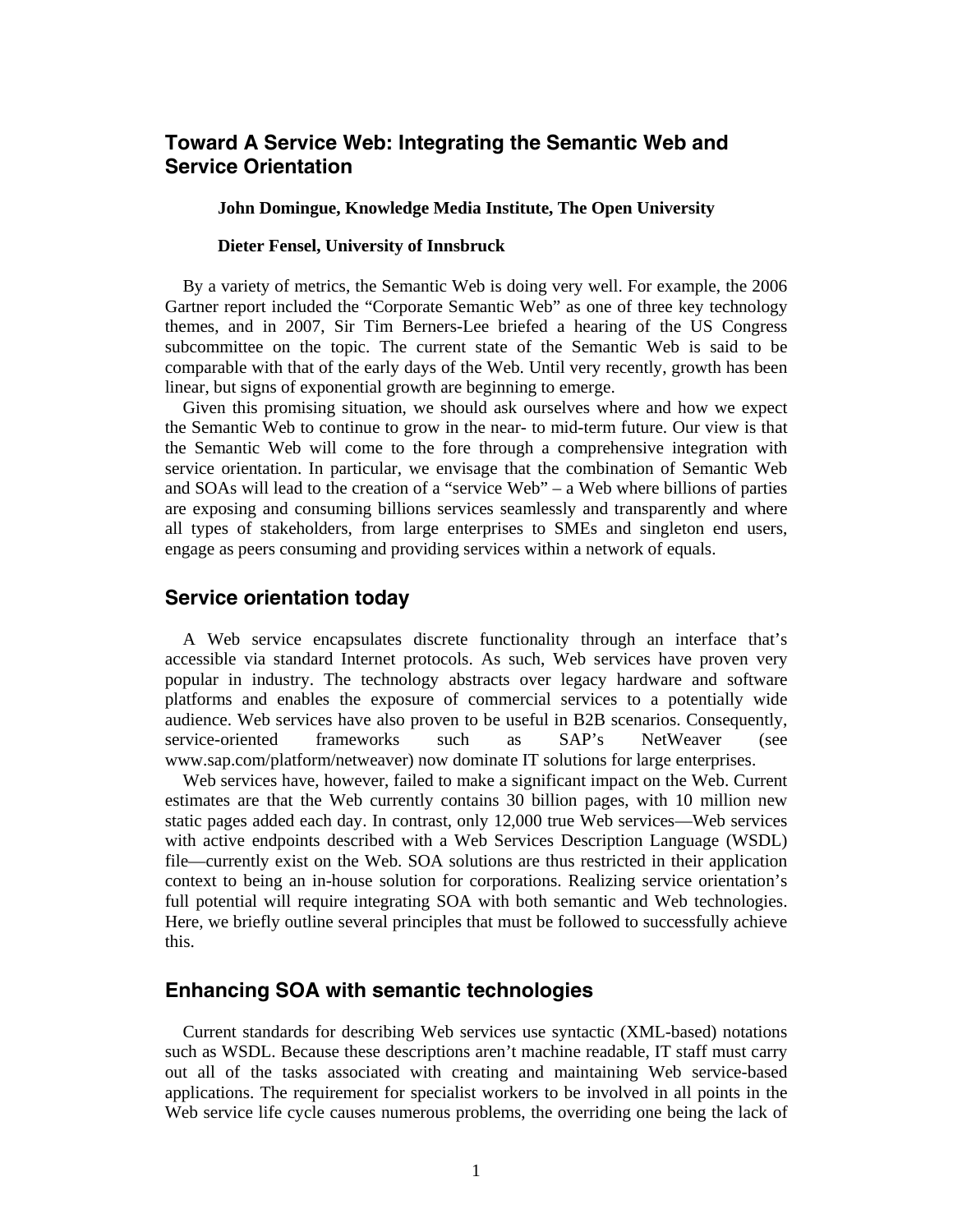scalability. Maintaining millions of services, let alone billions, to cope with environmental and context changes solely through human effort isn't feasible.

Tasks such as Web service discovery, composition, and invocation can be automated to a certain extent, so we can overcome this problem by applying semantic technologies. For example, semantics enable programs to access services through a description of offered capability rather than as an end point. The use of semantics thus forms a scalable access layer over Web service data and processes. Key to this is the creation of a semantic service bus that supports service usage through semantic formulations.

More generally, combining service orientation with semantics will require developing a comprehensive framework and architecture following several principles.

#### **Service-oriented principle**

This principle captures a distinct approach to analysis, design, and implementation and introduces specific subprinciples that govern aspects of communication, architecture, and processing logic. These include service reusability, loose coupling, abstraction, composability, autonomy, statelessness, and discoverability. With respect to service orientation, which enables a service-level view of an organization, there's a need to further distinguish services along several dimensions.

First, services can be distinguished according to the functionality they provide within an architecture, namely business and middleware services. Business services are services that various service providers supply through their back-end systems. Additionally, they're the subject of integration and interoperation within the architecture and can provide a certain value for users (such as booking a hotel room). On the other hand, middleware services are the main facilitators for the integration and interoperation of business services (such as discovery and mediation).

Second, services can be differentiated according to their abstraction level within an architecture – namely, Web services and services. A Web service is a general service that might take several forms when instantiated (such as purchasing a flight), whereas a service is an actual instance of the Web service that is consumed by and provides a concrete value for a user (such as the purchase of a particular flight from Innsbruck to Vienna). This distinction would be used for business services in the architecture.

#### **Semantic principle**

Combining semantics with service orientation lets you define scalable, semantically rich, formal service models founded on ontologies. This allows the total or partial automation of tasks such as service discovery, contracting, negotiation, mediation, composition, and invocation. A semantic service-oriented approach to the modeling and implementation of service-based applications will enable the scalable and seamless interoperation, reusability, discovery, and composition of the components to be used or reused.

#### **Distributed principle**

The distributed principle is the process of aggregating several computing entities' power to collaboratively run a single task, transparently and coherently, so that those entities appear as a single centralized system. Applying this principle to the architecture middleware system will allow the transparent distribution of components over the network so that executing processes running in a middleware can be scaled across numerous physical servers over a network. The distributed principle would also apply to business services, letting running processes span across enterprises distributed over a network.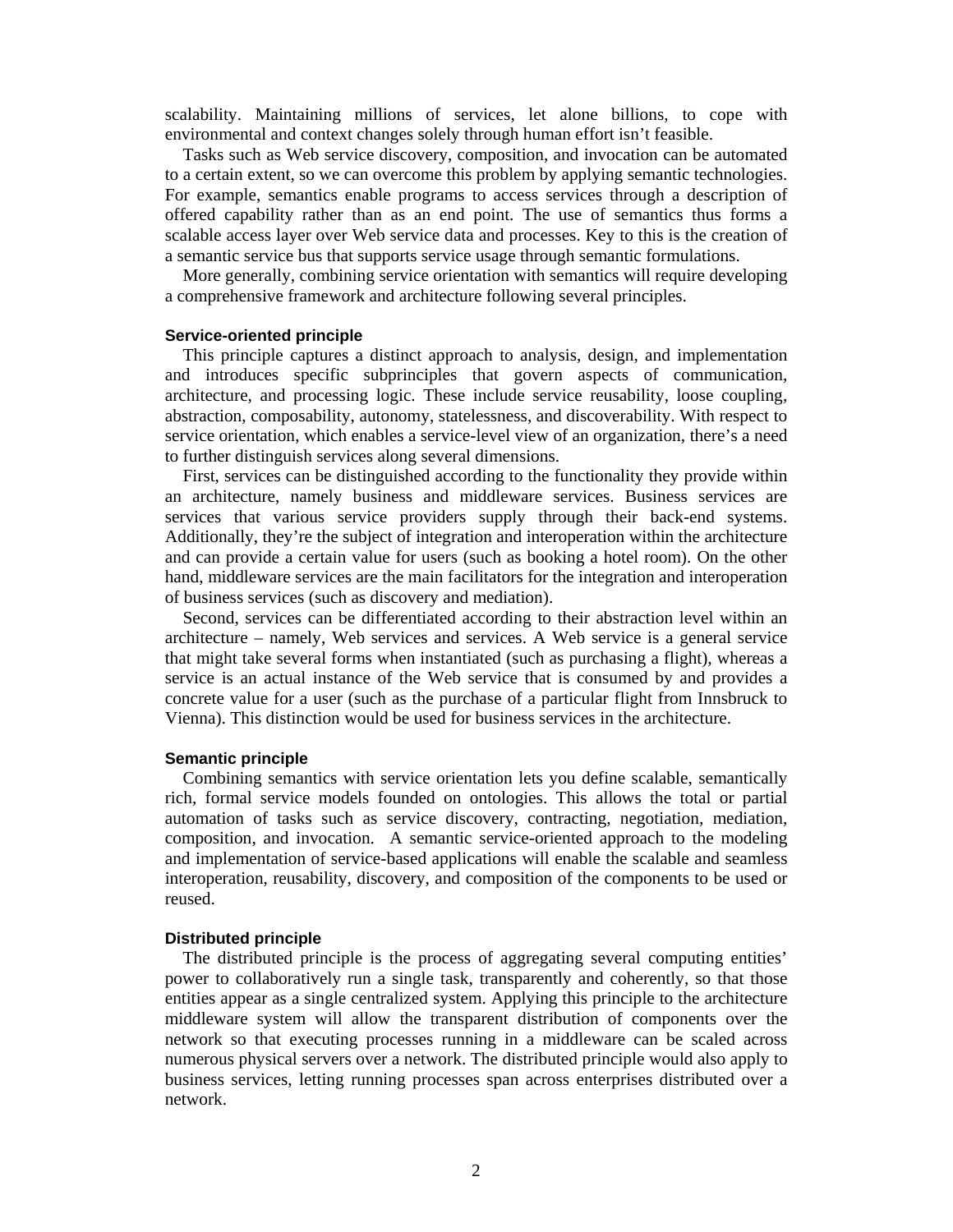#### **User-centric principle**

The user-centric principle puts the user in the center of the architecture. It refers to concepts such as personalizing business services, facilitating service usability, promoting multichannel access and service delivery, building trust, and achieving efficiency, accountability, and responsiveness according to user requirements. It will also facilitate the seamless implementation of business processes across organizational boundaries.

## **SOA and the Web**

The Web can be understood as a collection of principles and highly scalable means for electronic publication. We believe that applying these principles to service orientation will lead to a global, dynamically changing environment of services accessible for third-party usage. Within this environment, services will undergo many changes; for instance, they will

- appear, disappear, and change location;
- initially be free, then transform to pay-per-use; and
- occasionally be blocked, out of service, or inspected for antitrust violations.

The provision of Web-based lightweight integration infrastructures will facilitate openness and easy adoption for both the service provider and consumer. Moreover, the adoption of Web principles will open service orientation beyond the boundaries of single organizations. We advocate several main Web principles for widespread acceptance.

#### **Openness**

In principle, anybody can contribute to the Web as a provider or consumer of information. Openness is a major necessity for a Web-scale environment. Using the infrastructure must be as simple, smooth, and unrestricted as possible for both service providers and users.

#### **Interoperability**

Interoperability should be provided through the integration of heterogeneous proprietary and legacy solutions through a common interface. Interoperability on the Web is platform and vendor neutral to let all providers and requesters of information to participate on an even basis.

#### **Decentralized changeability and dynamicity**

Content can appear, be modified, or disappear in an ad hoc fashion. That is, the provisioning and modification of content is under the distributed control of peers rather controlled by a central authority. Central control would hamper access and therefore scalability. In this respect, an element of chaos or "messiness" should be tolerated.

#### **Automation of central mechanisms to route requests or responses**

Manually generated repositories are inherently nonscalable and costly, and they quickly become outdated. You could argue that Web sites such as Google centralize control or access. However, what they actually implement is an abstraction process for accessing and caching information. In the Web's early days, sites were accessed by magic numbers (and later by magic names), and lists of bookmarked pages were considered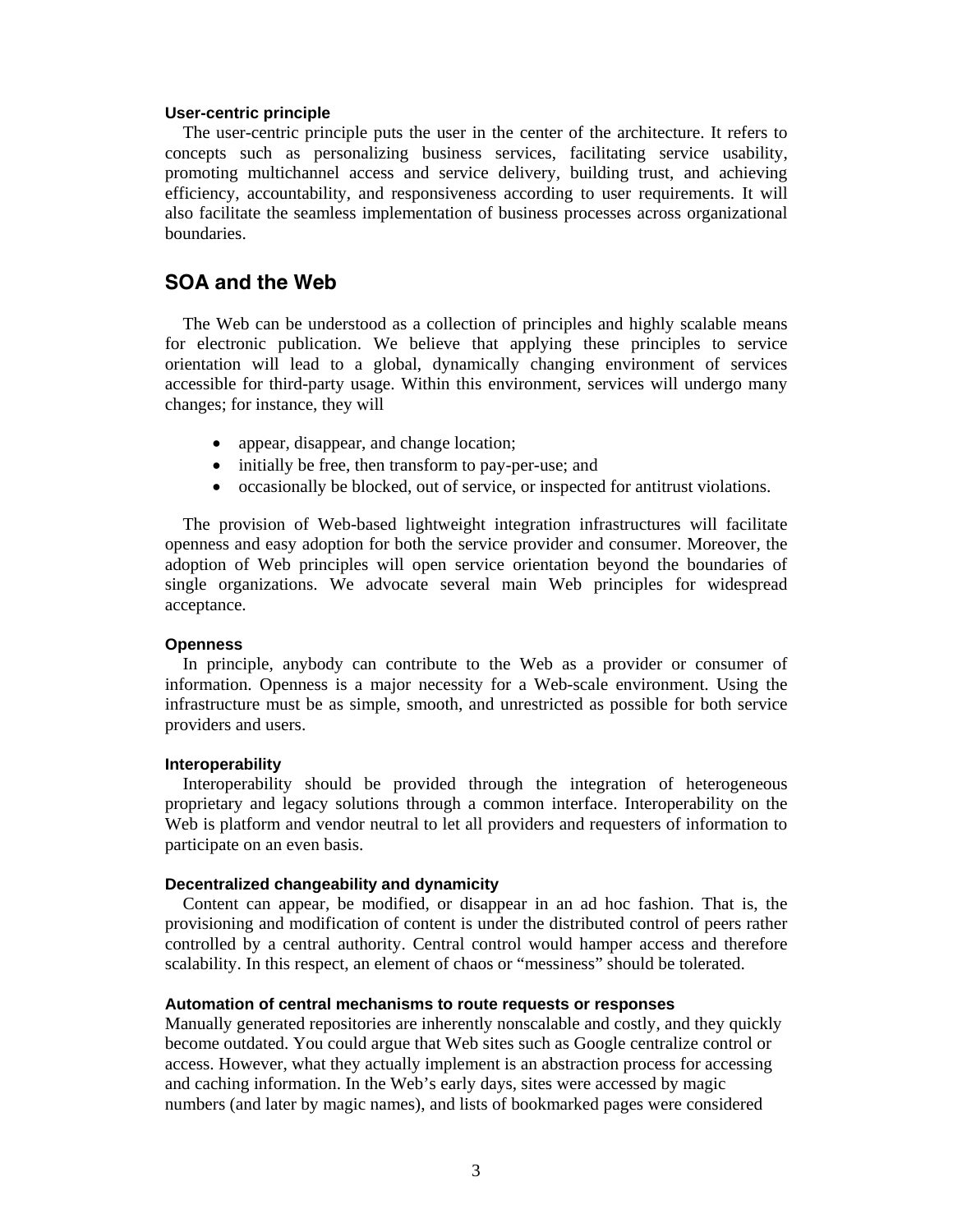valuable intellectual property. Through search engines, literal numbers and names have been replaced by keyword retrieval and ranking based on relevance factors. So, we can view the Google search form as an abstraction over the browser address bar. (Still, search engines such as Google can be misused if central control is used to manipulate access to implement censorship or promote commercial interests.)

#### **Enabling n:m relationships to maximize interaction**

In contrast to email, where the content is targeted at specific receivers, the Web is based on anonymous distribution through publication. In principle, information is disseminated to any potential reader, which email can achieve only through spam-like processes.

Integrating these principles into SOA will require

- A worldwide addressing schema. A simple form for this is a unique name and, more elaborately, a description of the capability of a service (that is, the degree to which it can be used to achieve a certain goal).
- A transport layer (a protocol) to transmit requests for and the results of service invocations.
- A platform-independent interface to process (client) service requests and access to service implementations. From a purely technological viewpoint, the mechanisms used in Web 2.0 are similar to the "standard" Web. However, Web 2.0 brings numerous Web-related concerns to the fore that can facilitate the creation of a Service Web, including
- blurring the distinction between content consumer and content provider,
- providing a lightweight semantic mechanism through tagging,
- blurring the distinction between service consumer and service provider, and
- blurring the distinction between machine- and human-based computation.

Web 2.0 technology can thus provide a means to generate and access the semantic service layer outlined above. Incorporating human interaction and cooperation in a comprehensive fashion creates a route to solving tasks such as service ranking or mediation, which otherwise remain computationally infeasible. In several scenarios, Web 2.0 and human computing approaches, together with their underlying social consensus-building mechanisms, have proven the potential of combining humanprovided services with services provided via automated reasoning. In our view the transparent provisioning of services abstracting over whether the underlying provider is a human or machine will significantly increase the overall quality of services available to the end-user.

## **A promising future**

From our point of view, the Semantic Web's future is very promising. Moreover, we believe that the successful integration of Semantic Web and service-oriented technologies will form the main pillar of the software architecture of the next generation of computing infrastructure. We envision a transformation of the Web from a Web of static data to a global computational resource that truly meets the needs of its billions of users, placing computing and programming within a services layer to facilitate computing's real goal: placing problem solving in the hands of end users through a truly balanced cooperative approach.